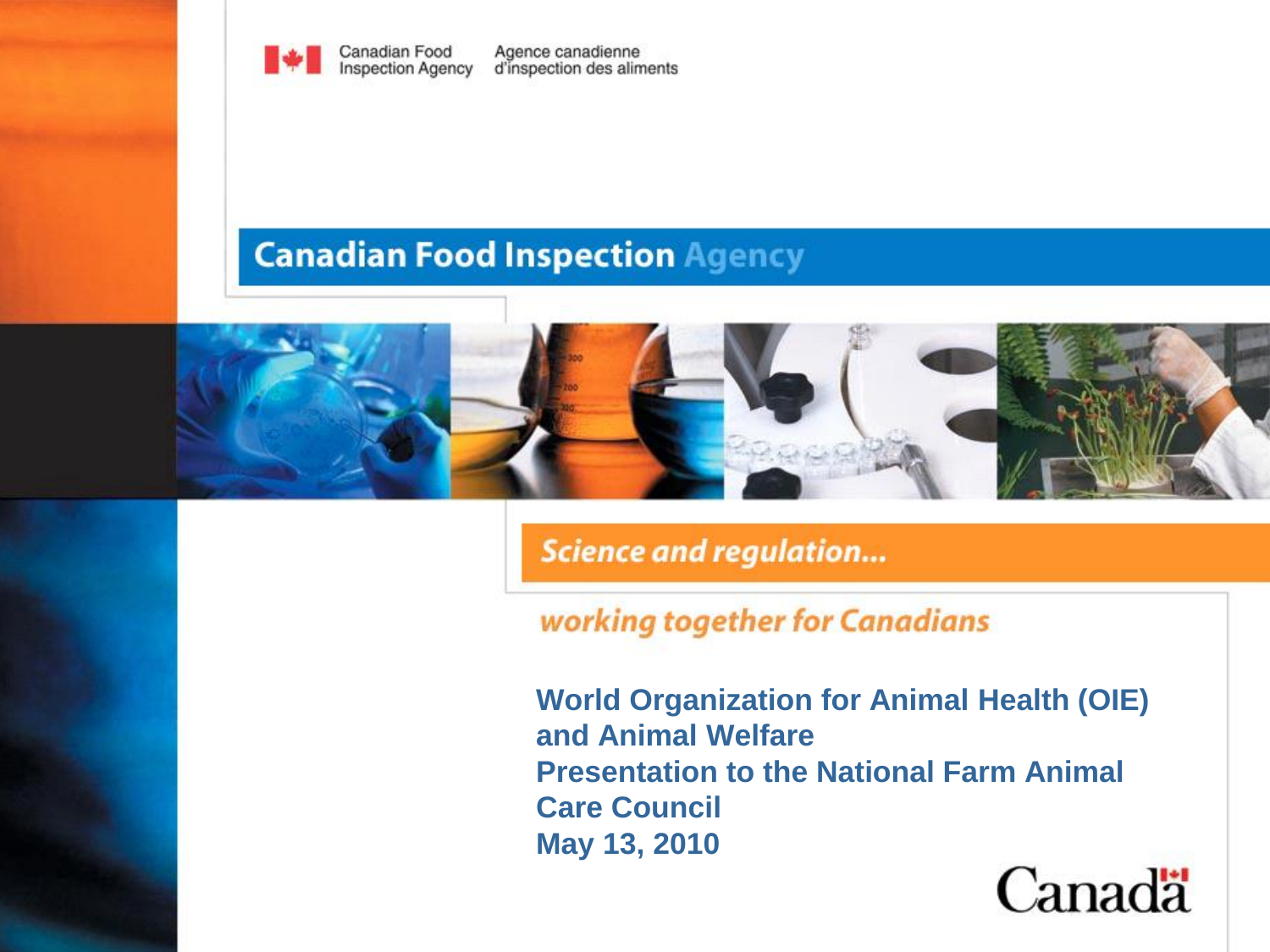#### **Presentation Overview**

**Animal Welfare and the OIE** 

**V**• International trade context

**\*Animal Welfare Working Group's work plan** 

**\*How can Canada influence the development of OIE animal** welfare standards?



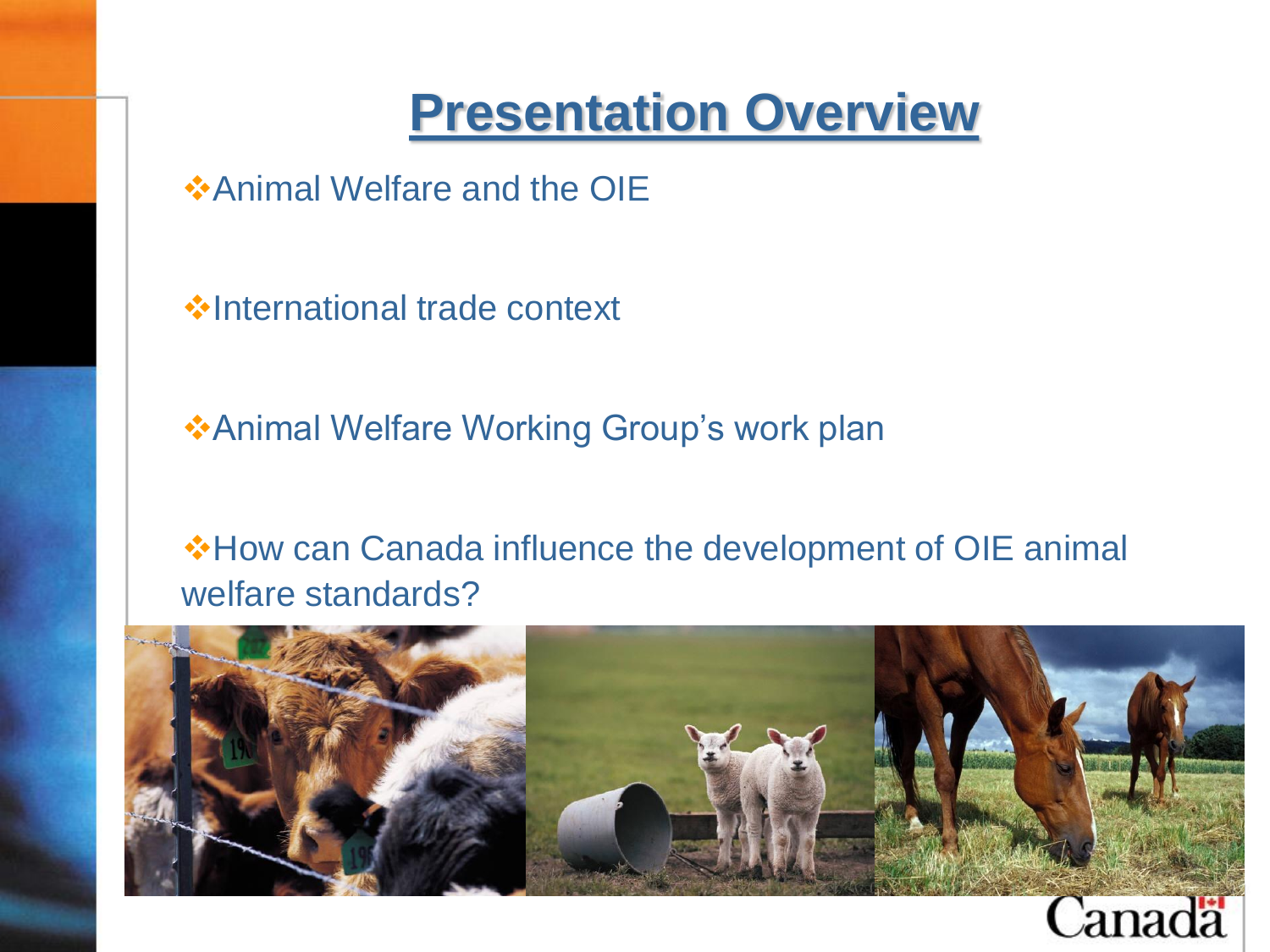Member Countries requested the OIE to be the lead in establishing standards for animal welfare to ensure transparency, objectivity and  $\mathcal{F}$ science-base decision making

\*In 2002, the Working Group on Animal Welfare was established

to **promote animal welfare** through a science-based approach



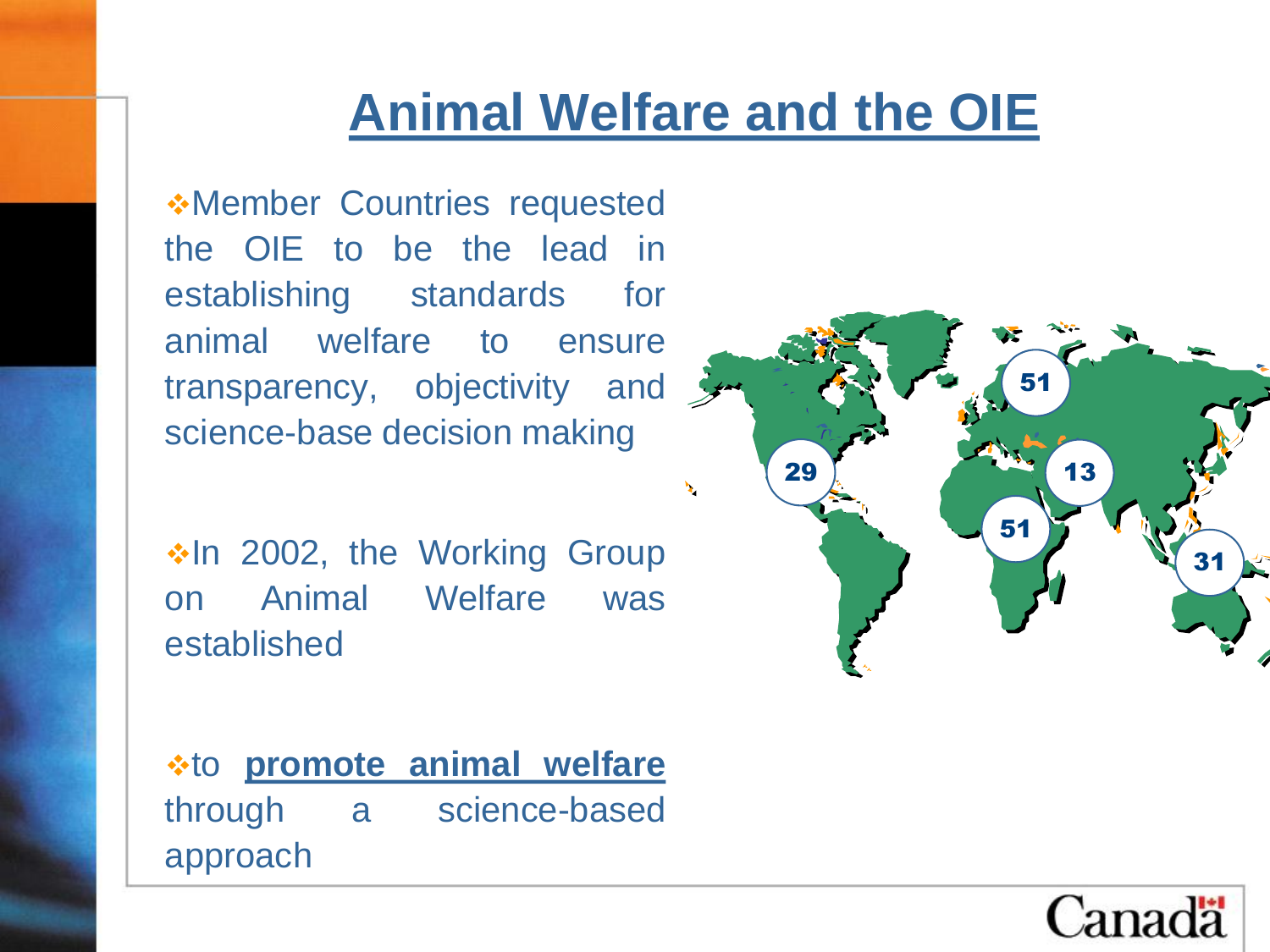#### **❖ Working group members:**

- Dr. David Bayvel (NZ) Chair,
- **\*Prof. David Fraser (CAN),**
- Dr. Andrea Gavinelli (EU),
- Prof. Tore Hastein (Norway),
- Dr. Marosi Molomo (Lesotho),
- Dr. Sira Rahman (India),
- Dr. Hassan Aidaros (Egypt),

### **Volution:**

- $\dots$ **Dr. David Wilkins (WSPA-UK)**
- **\***Representative of International Federation of Animal **Producers**

Representative of the 5 geographic regions of the OIE membership

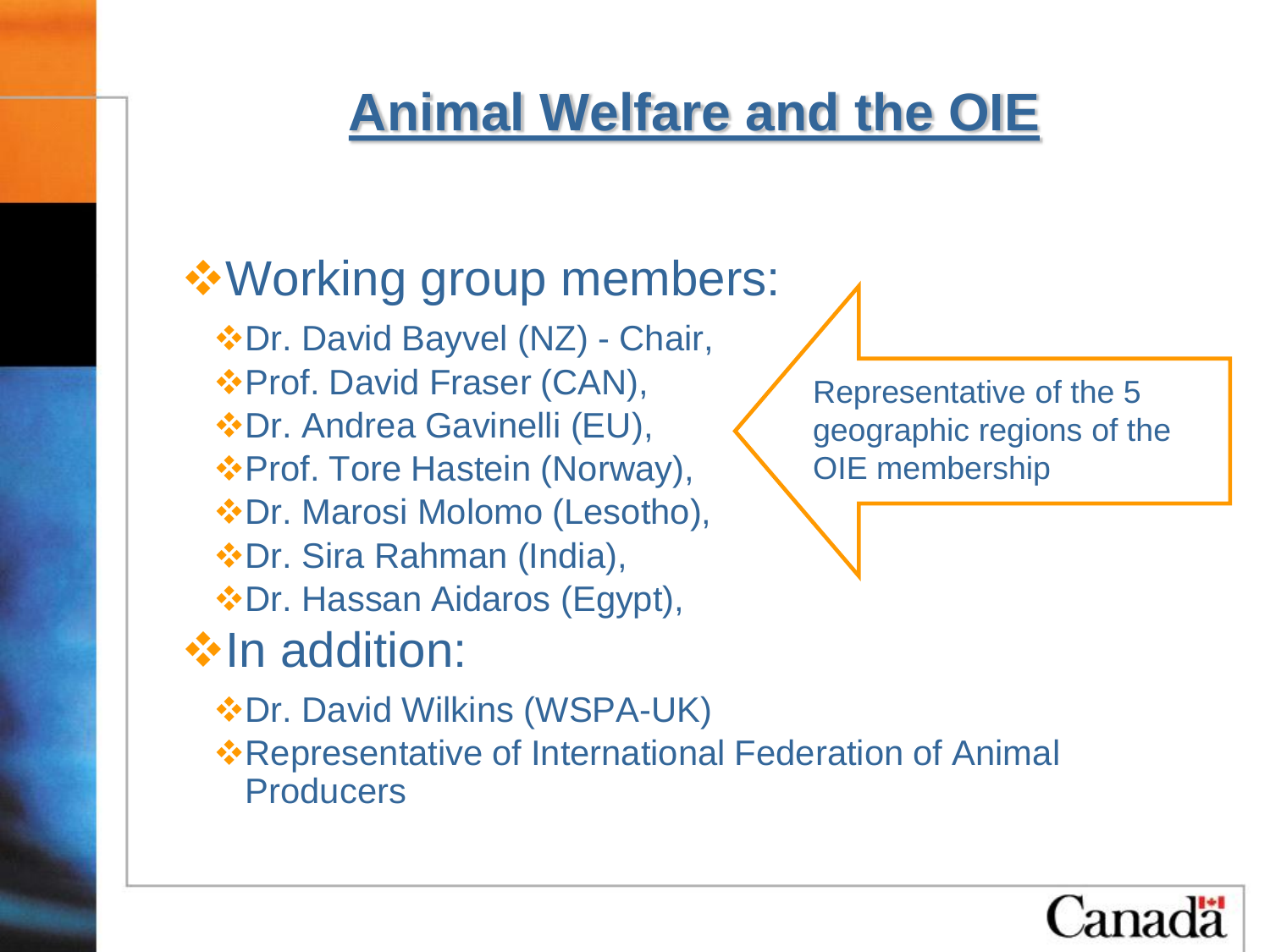Considerations in developing animal welfare standards:

- 72% of Member Countries are developing and/or in transition countries
- Diverse views and paradigms: animal cruelty vs. animal welfare (continuous improvement) vs. ethical acceptability
- $\div$  **Farming without housing is the norm**
- The link between animal health and welfare needs to be stressed

Complex area – economic, cultural, political dimensions, in addition to a large body of scientific information

- Publication emphasize different criteria freedom from pain and distress, maintenance of basic health, ability to live in a natural manner
- Criteria: to be science based but there are varying interpretations

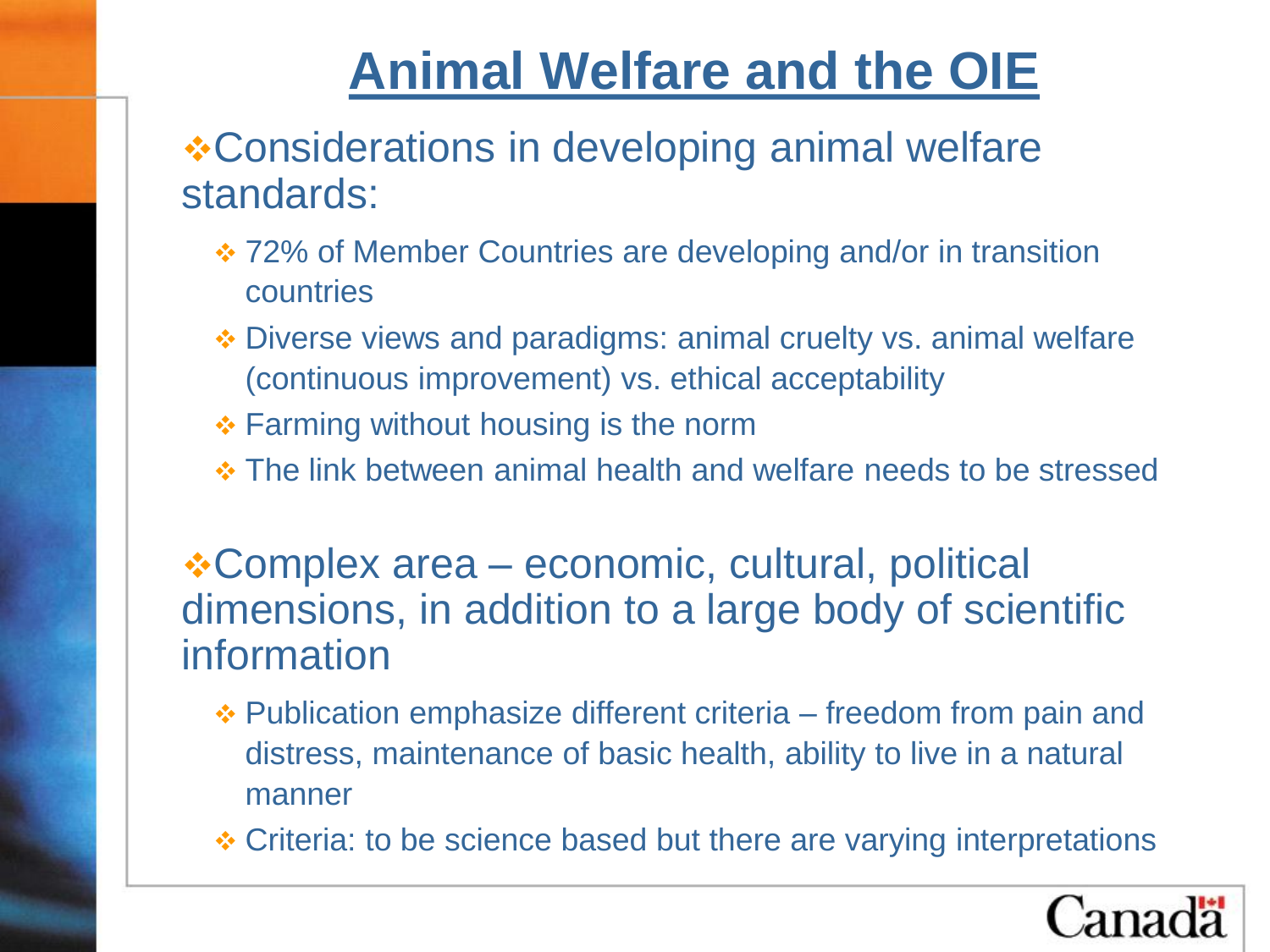- **☆ Definition of Animal Welfare** 
	- Context bien-être vs. bien traitance
	- \* Revisions, commentary offered by OIE Members
	- ❖ Adopted at the 76<sup>th</sup> GS
- **☆Reflection** 
	- $\cdot$  175 Members diverse opinions and views
	- $\triangle$  **At the end of the day, use the principles outlined in Chapter 7.1**

*[Animal welfare](http://www.oie.int/eng/normes/mcode/en_glossaire.htm)* means how an *[animal](http://www.oie.int/eng/normes/mcode/en_glossaire.htm)* is coping with the conditions in which it lives. An *[animal](http://www.oie.int/eng/normes/mcode/en_glossaire.htm)* is in a good state of *[welfare](http://www.oie.int/eng/normes/mcode/en_glossaire.htm)* if (as indicated by scientific evidence) it is healthy, comfortable, well nourished, safe, able to express innate behaviour, and if it is not suffering from unpleasant states such as pain, fear, and distress. Good *[animal welfare](http://www.oie.int/eng/normes/mcode/en_glossaire.htm)* requires *[disease](http://www.oie.int/eng/normes/mcode/en_glossaire.htm)* prevention and veterinary treatment, appropriate shelter, management, nutrition, humane handling and humane *[slaughter](http://www.oie.int/eng/normes/mcode/en_glossaire.htm)*/*[killing](http://www.oie.int/eng/normes/mcode/en_glossaire.htm)*. *[Animal welfare](http://www.oie.int/eng/normes/mcode/en_glossaire.htm)* refers to the state of the *[animal](http://www.oie.int/eng/normes/mcode/en_glossaire.htm)*; the treatment that an *[animal](http://www.oie.int/eng/normes/mcode/en_glossaire.htm)* receives is covered by other terms such as animal care, animal husbandry, and humane treatment.

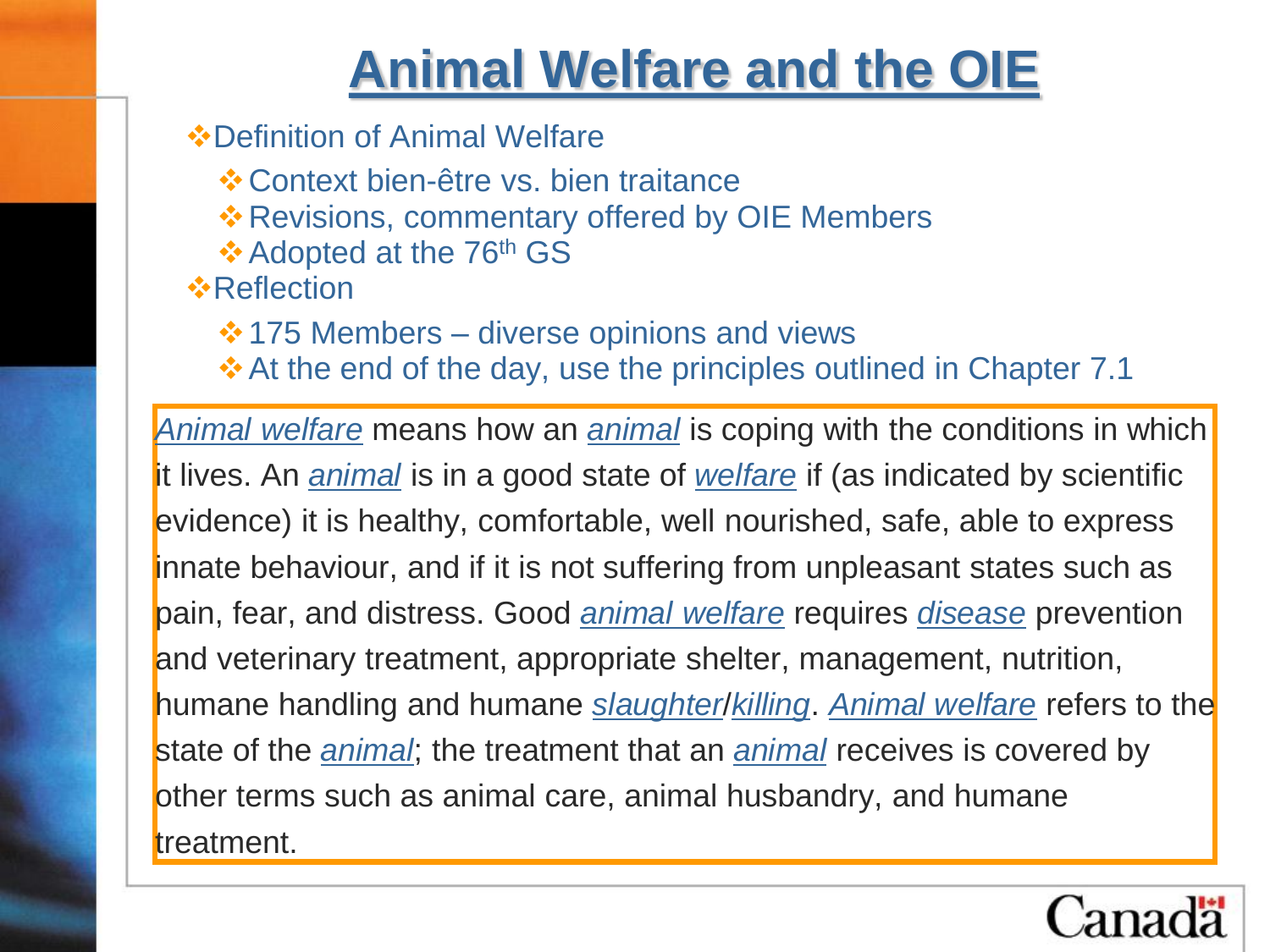#### **International trade context**

Link with international standards?

 $\cdot\cdot$  **Terminology: standards,** guidelines and recommendations

**❖ Implementation of** international standards – Canadian context

**❖ Cabinet Directive on Streamlining Regulations** 

**❖ Animal Welfare and the WTO** SPS Agreement Bilateral relations – Canada –

EU Vet Agreement

Canada – EU Free Trade Agreement



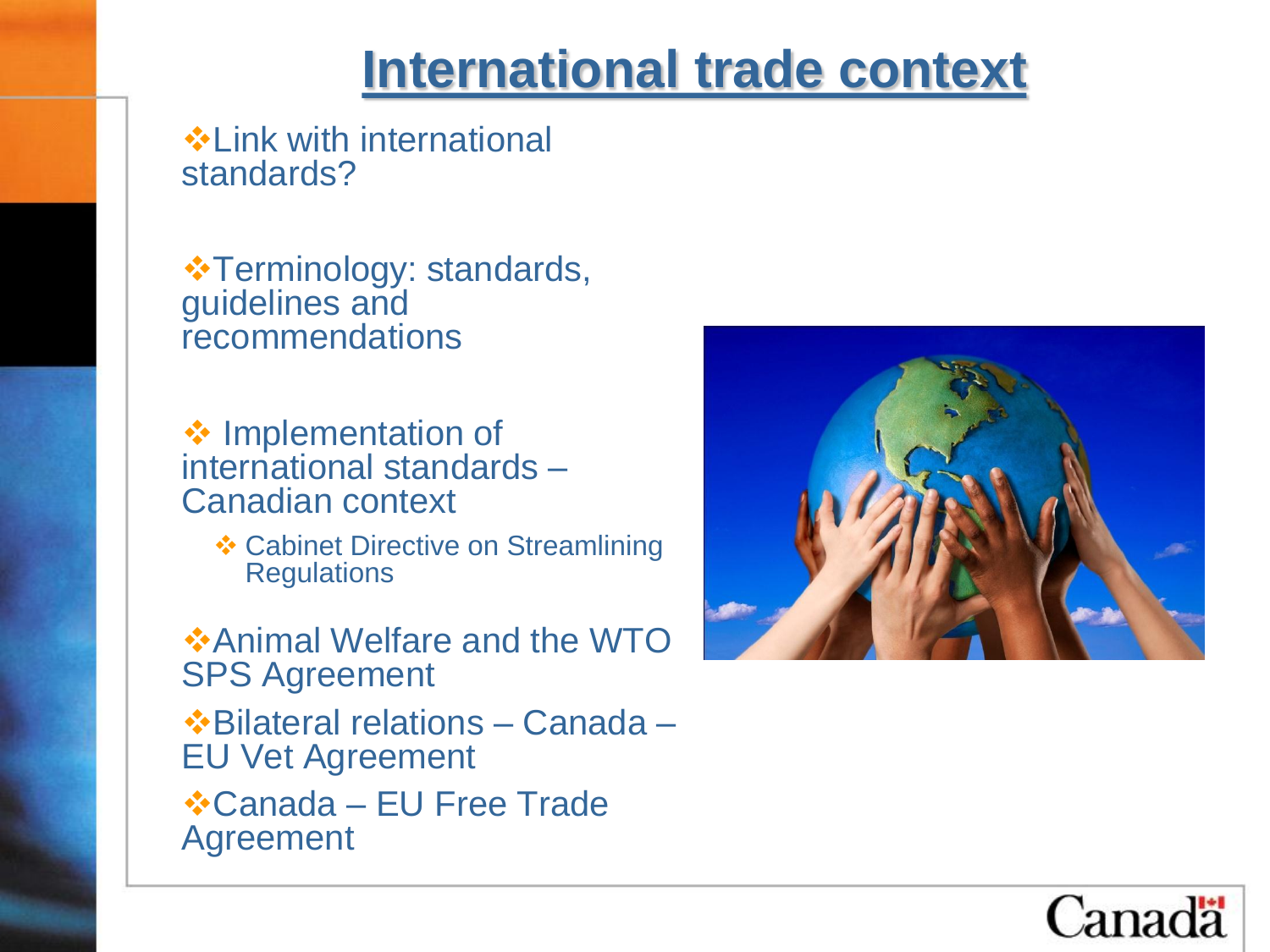# **Animal Welfare Work Plan**

Standards developed to date:

- **\*Transportation: air, land and sea;**
- **.• Slaughter for food production and disease control**

In development or to be adopted:  **Control of stray dogs; \*Production systems: beef cattle and broilers; • Laboratory animals**; Aquatic Animals

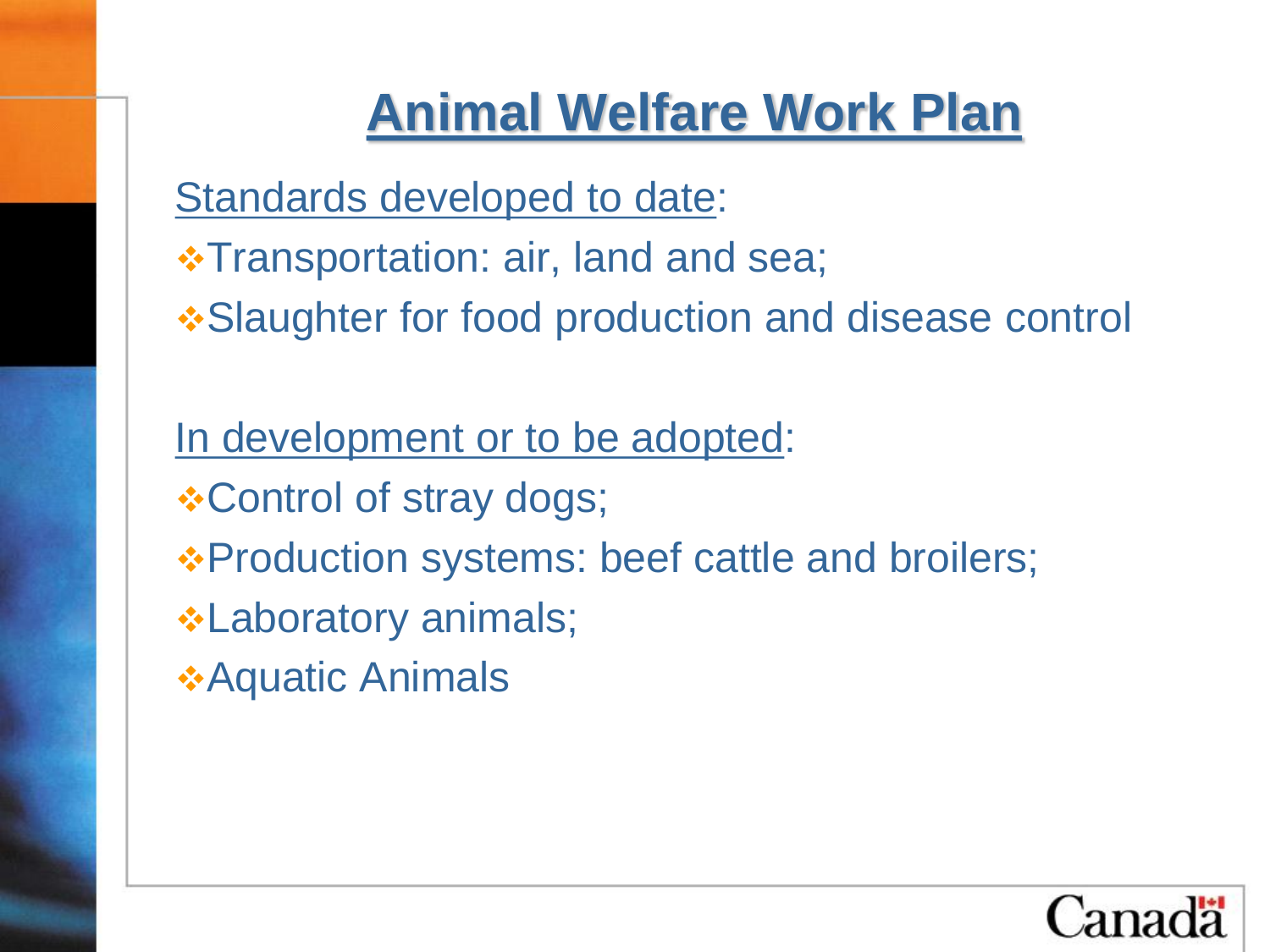# **Animal Welfare Workplan**

#### **Ad hoc group on laboratory animal welfare formed in** 2007

- September 2007 paper to scope out a strategy for lab animal welfare
- Discussions started with the International Council of Laboratory Animal Science started in 2006
- OIE and ICLAS signed a cooperation agreement in May 2008
- $\div$  Draft text March 2009 Dr. Gilles Demers on the ad hoc group

\*New chapter – not part of the Code per se, but will be placed on OIE website for reference

*❖***Future directions** 

- $\div$  Transporting lab animals
- **₺ Discussion paper:**

http://www.oie.int/eng/bien\_etre/en\_introduction.htm

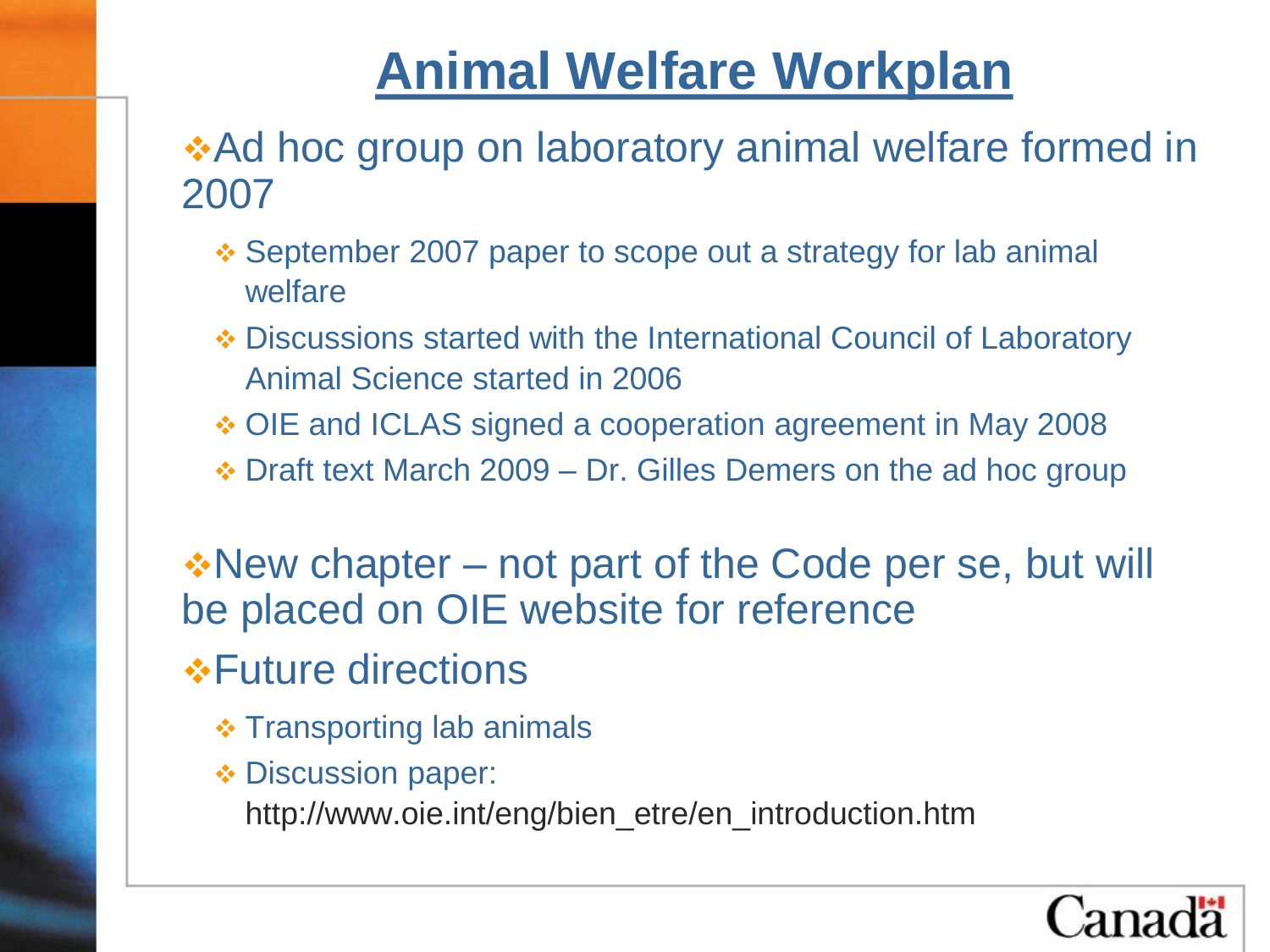# **How can Canada influence the development of AW standards?**

 $\cdot$  Internationally – work closely with like minded countries such as NZ, US and Australia to identify areas where we can support each other.

**W**ore active engagement with the EU

#### **❖ Stakeholders and experts**

- **\*How can we work together to ensure Canadian perspectives** are taken into account?
- Canada has been a significant player, comments are generally well-received
- Efforts undertaken by NFACC and CCAC with respect to AW, are very much appreciated.